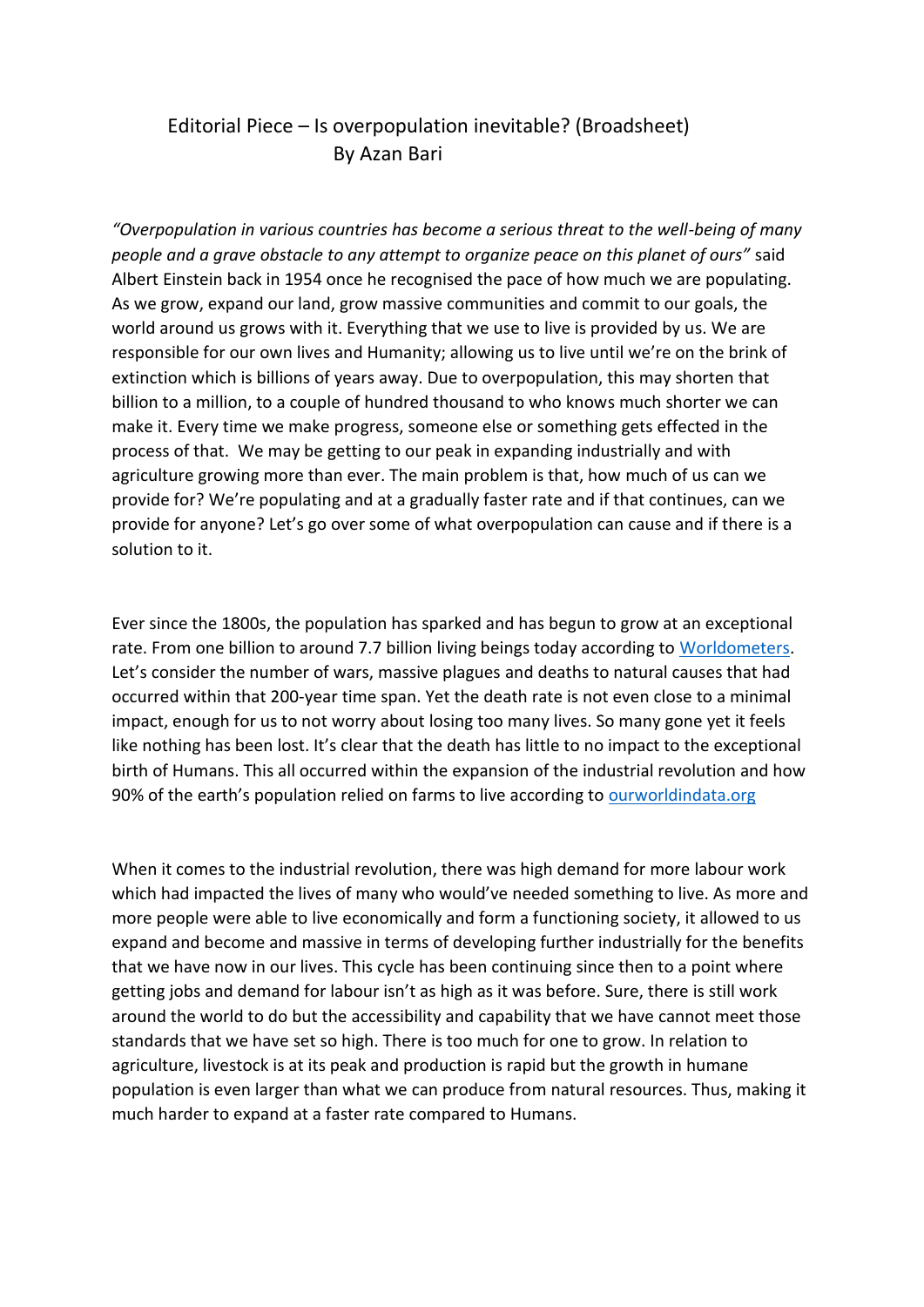There is plenty of much more massive negative impacts that overpopulation will have. As we live, many of us are to reasons that lead to problems such as pollution and waste of natural resources. These aren't spared and don't take it for granted. The more people that live the more waste and damage is done to the earth which can possibly make the earth reach a point where it's uninhabitable. It's not going to happen anytime soon just like overpopulation but it's still very much so possible and it's bound to happen at some point the longer we live on this earth. It's important that we're raising awareness for these issues as it's our responsibilities and basic human instinct to make sure that the communities we form, the place where we are born, the ones that we become and the ones that we raise, recognise that our environment is just as important as our lives. There is no life if there is no earth live it. It's not just Humans that affect the earth but also natural causes such as climate change, where our climate sees a distinct change in its behaviour and will likely cause issues to our planet. Issues like these are hard to tackle as its out of our control but it's possible for us to find work arounds and combat this issue to prevent it from affecting human lives. But let's not ignore the fact that we still contribute to the change of our climate due to agriculture, deforestation, industrial activity and increasing carbon emissions. Causes like these contribute to the change in our climate and we must find a way to fix this, to prevent ourselves to adding to something that may do a lot of damage to our earth.

Now, there are a couple of ways that we know of as right now that can prevent overpopulation from being a threat to our planet. However, all these depend on us as Humans to act on it and follow through to prevent this. These solutions come with a change to our lifestyle and our choices that we make throughout our lives. Some may be fine with making these changes, but others might see it as a threat on our will, the freedom to live a style they entail in our society. It starts with countries with huge fertility rates. In order to prevent this, a proposition should be made that allows contraception to be legal and easily accessible. Introduce laws that restricts child marriage and have it to a higher age where it's legalized such as 18 years old. Education should be accessible and worked upon and it should be provided throughout the years of being a teenager to becoming an Adult. Adoption is something that most people should investigate for those that want to have Children and can provide for a child that needs a loving parent to raise them. A much stricter law that's quite controversial is imposing a one-child legislation, meaning that one cannot have more than one child.

Our world is full of problems with very little solutions that are being made to help these problems. I believe overpopulation is inevitable and is bound to happen at some points as long the population continues to grow at the rate it currently is at. It may be a while before we decide to do something about it and the solutions that we come up with so far, are just the bare minimum compared to something better that we can try come up with. We know